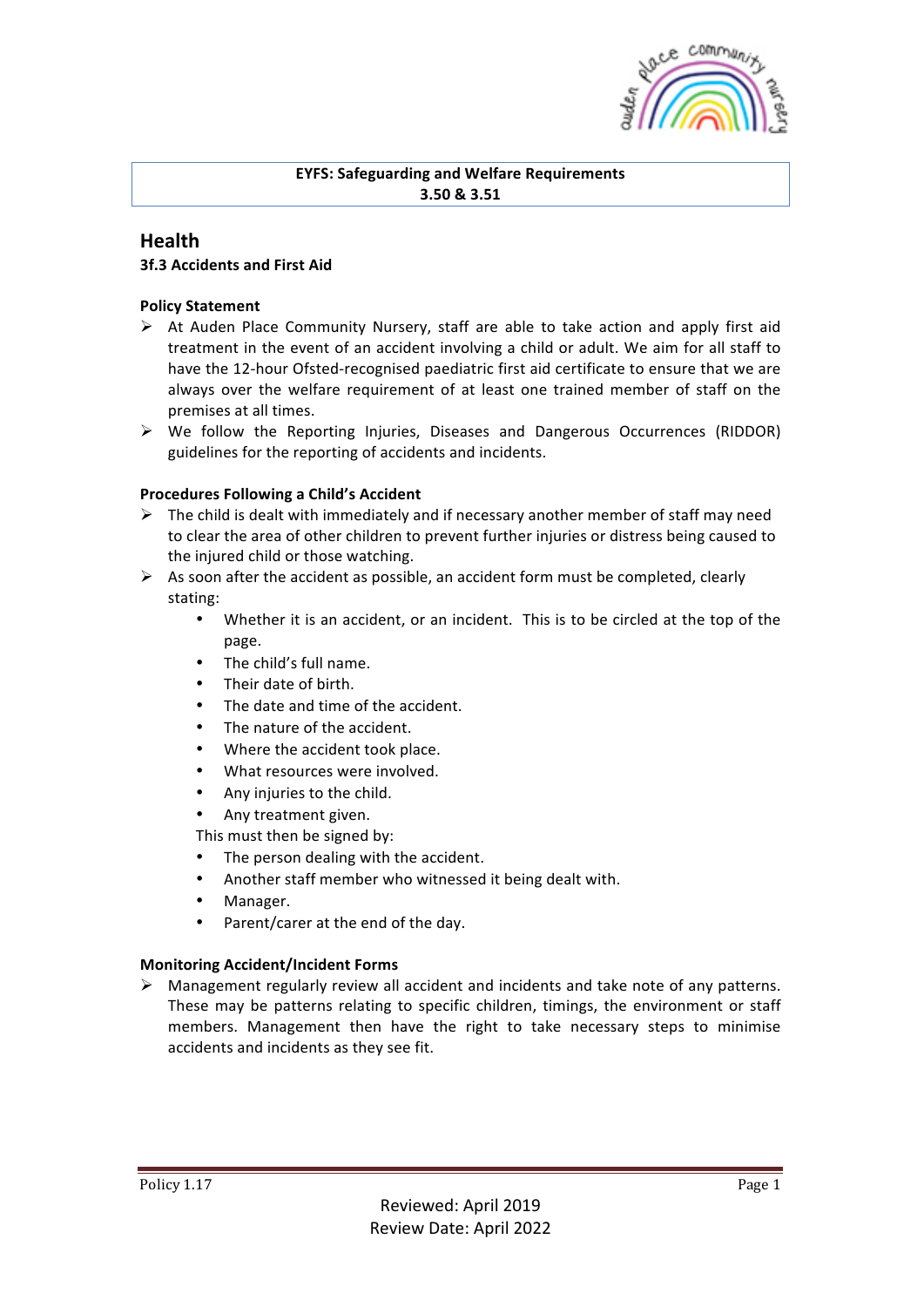

In addition to the accident form, if the accident has occurred to the head, the parent is informed by a phone call, and a separate form must be completed to give to parents on collection. This form states that the child has had a head injury, and to watch the child for the next 48 hours. Should the parent be concerned in any way, they must immediately take their child for further examination by a general practitioner. These head injury forms are completed by the staff who dealt with the accident, with name of child and date, and are signed and monitored by management and then scanned in and sent to the parent via email.

As part of our monitoring, the accident/incident form also asks whether we need to inform RIDDOR and Ofsted of this accident. This is for the management to decide and follow up as they see fit.

- $\triangleright$  The manager must be informed of the accident immediately so that they can assess whether or not the parent/carer needs to be immediately informed, or if hospital treatment is necessary. If hospital treatment is deemed necessary, depending on the severity, either:
	- The parent/carer will be called to take the child to hospital.
	- or
	- An ambulance will be called and a member of staff (if possible the key-person) will go with the child, and the parent/carer will be called and asked to meet them at the hospital.
- $\triangleright$  At the time of admission to the setting, parents' written permission for emergency medical advice or treatment is sought. Parents sign and date their written approval.
- $\triangleright$  Parents sign a consent form at registration allowing staff to take their child to the nearest Accident and Emergency unit to be examined, treated or admitted as necessary on the understanding that parents have been informed and are on their way to the hospital.

### **NO PARENT IS EVER TO BE PHONED WITHOUT CHECKING WITH MANAGEMENT FIRST.**

# **Procedures Following an Adult's Accident**

- $\triangleright$  At Auden Place Community Nursery, we do our best to prevent accidents. In the unlikely event of an accident, the manager and deputy manager hold the full First Aid at Work certificate. In the managers' absence, other staff have the paediatric first aid certificate and would need to adapt as necessary.
- $\triangleright$  The first aider carries out any treatment as necessary and assesses whether or not the patient needs hospital treatment.
- $\triangleright$  If the accident is serious, then immediately after the accident, the manager carries out and records a full investigation. To ensure that the investigation is successful, we always look beyond the immediate cause to identify any underlying cause and we never apportion blame. During the investigation, the manager may need to interview staff, view the scene of the accident and check any relevant documentation.
- $\triangleright$  As we employ more than ten staff, all accidents need to be recorded in the staff accident book, completed by the person/s involved and filed away in the office for confidentiality.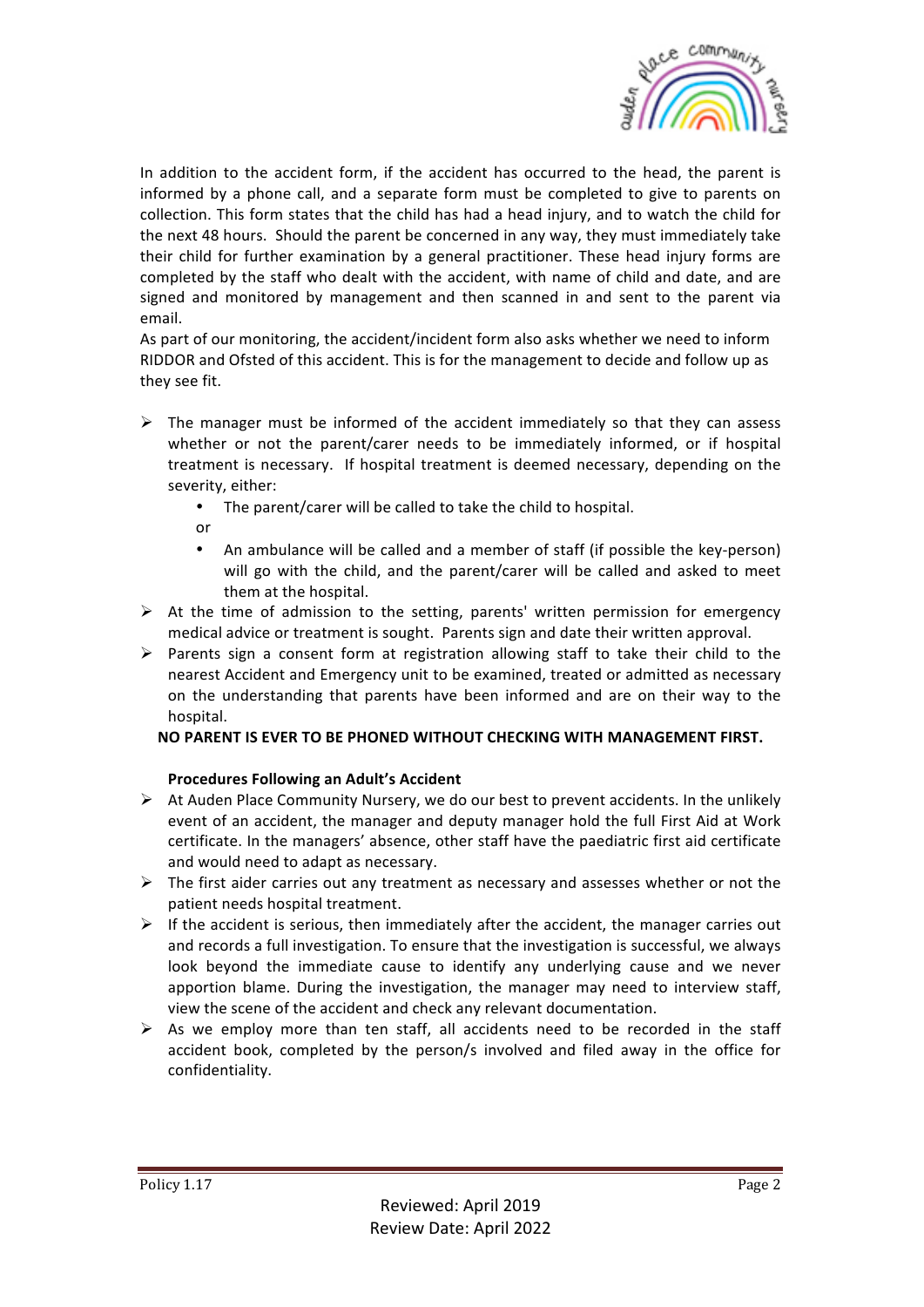

### **First Aid Kits**

Our first aid kits are regularly checked, and comply with the Health and Safety (First Aid) Regulations 1981. All the kits have a contents list in them, and contain the following items only:

- $\geq$  3 pairs of disposable nitrile gloves
- $\triangleright$  Triangular bandages (ideally at least one should be sterile) x 2
- $\triangleright$  Sterile dressings:
	- $\bullet$  Medium  $\times$  4
		- $\bullet$  Large  $\times$  1
- $\triangleright$  Assorted (individually-wrapped) hypo-allergenic plasters x 40 (blue if for use in the kitchen)
- $\triangleright$  Tuff scissors x 1
- $\triangleright$  Burns dressing x 1
- $\triangleright$  Sterile eye pads (with bandage or attachment) x 2
- $\triangleright$  Alcohol free cleansing wipes x 20
- $\triangleright$  Container of 6 safety pins x 1
- $\triangleright$  Adhesive tape
- $\triangleright$  Guidance card as recommended by HSE x 1
- $\triangleright$  Saline pods

The first aid boxes are advertised and easily accessible to adults but are kept out of the reach of children.

### **Adrenaline auto-injectors**

 $\triangleright$  Some staff have received specific training for the use of adrenaline auto-injectors (e.g. EpiPen, Jext, Emerade) and are trained to use and check them. Any staff recently joining Auden Place are placed on the paediatric first-aid training as soon as possible, which now includes basic adrenaline auto-injector training.

### **RIDDOR**

RIDDOR (Reporting Injuries, Diseases and Dangerous Occurrences) requires some events to be reported to the informing authority. The investigation carried out by the manager would need to reported to RIDDOR and Ofsted by telephone, and then by fax or post, using the appropriate forms, within ten days.

### Accidents requiring reporting are as follows:

- $\triangleright$  A death or major injury to an employee or child e.g. fracture to a bone other than thumbs, fingers or toes.
- $\triangleright$  A dangerous occurrence e.g. collapse of a ceiling resulting in an injury needing admission to hospital for more than 24 hours.
- $\triangleright$  An accident where a member of the public is killed or taken to hospital.
- $\triangleright$  An accident resulting in the person being absent from work or unable to carry out normal duties for more than three days, or a case of an occupational disease. A certificate from a general practitioner will be required.